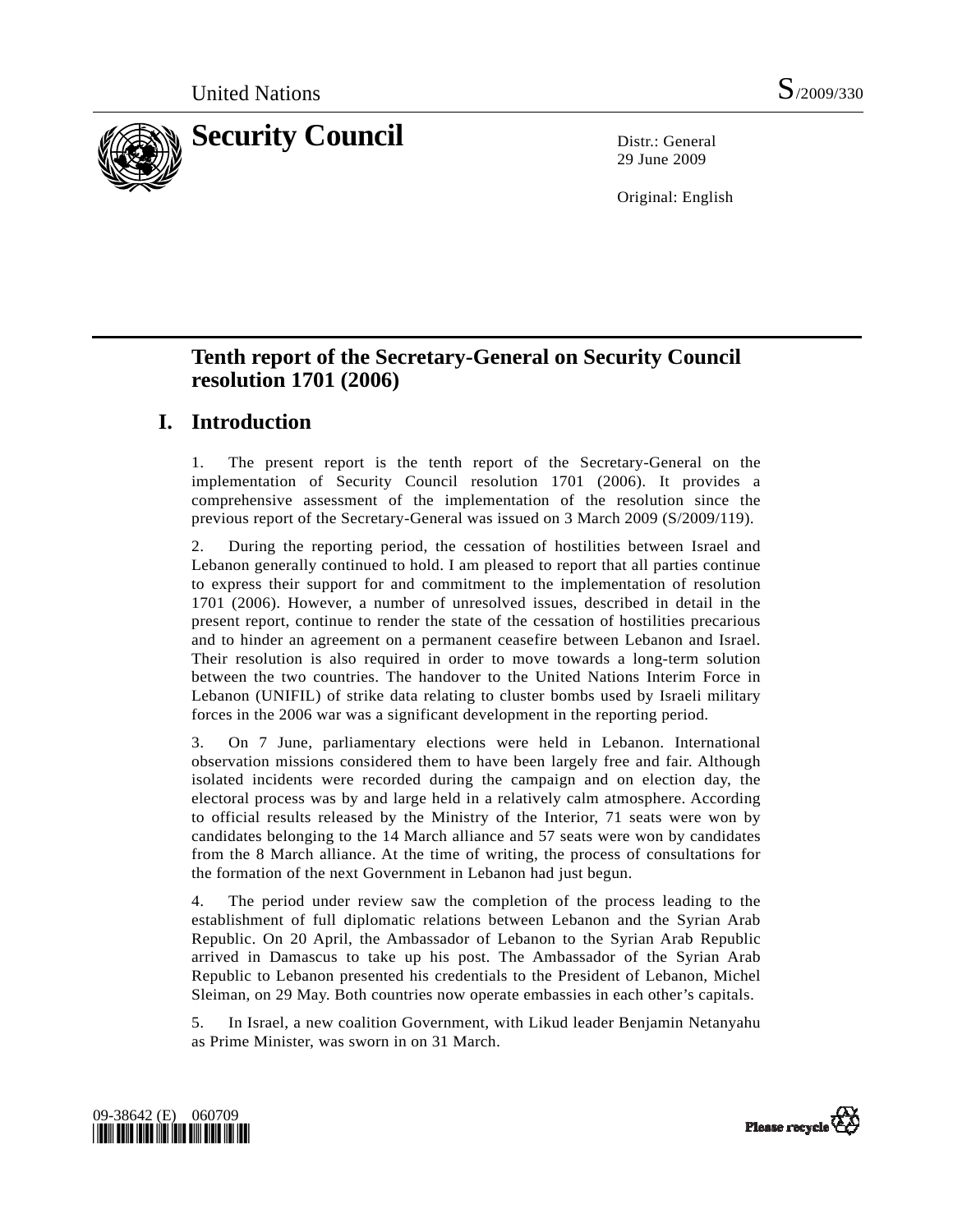6. The commitment of both the recently established Government of Israel and the future Government of Lebanon, to be formed after the recent elections, will be critical for the continued implementation of resolution 1701 (2006) and for further progress to be made in that respect. I took note of the reiteration by the Permanent Representative of Lebanon to the United Nations, in his identical letters to the President of the Security Council and to me dated 11 June 2009, of the commitment of Lebanon to the full implementation of resolution 1701 (2006) and of his Government's assessment of the current status of the implementation of the resolution (see A/63/882-S/2009/30). In a letter to the Secretariat dated 15 June, the Permanent Representative of Israel to the United Nations also reiterated her Government's commitment to the implementation of resolution 1701 (2006) and provided further comments regarding the implementation of the resolution.

# **II. Implementation of Security Council resolution 1701 (2006)**

7. The parties maintained their declared commitment to Security Council resolution 1701 (2006) and continued to engage with the United Nations towards its implementation during the reporting period. The cessation of hostilities was generally upheld. Sporadic incidents and violations were promptly addressed and contained through the existing liaison and coordination arrangements UNIFIL maintains with the parties. The parties, in cooperation with UNIFIL, continued to visibly mark the line of withdrawal (the so-called Blue Line) to prevent inadvertent violations. Israeli air violations continued on an almost daily basis during the reporting period. The Lebanese Armed Forces maintained their operational tempo despite some redeployment of troops from southern Lebanon driven by operational demands elsewhere in the country. The Israel Defense Forces continue to control the part of the village of Ghajar and the adjacent area north of the Blue Line in violation of resolution 1701 (2006). Efforts to facilitate the full withdrawal of the Israel Defense Forces from the area continued.

8. A large-scale home-front exercise in Israel, which was conducted from 31 May to 4 June, caused some apprehension in Lebanon, especially given its timing — days before the Lebanese elections. UNIFIL was in close contact with the parties and communicated necessary clarifications obtained from the Israel Defense Forces about the defensive nature of the exercise and the fact that it was pre-planned and unrelated to current events in Lebanon. UNIFIL liaison and coordination arrangements with the parties helped to prevent misunderstandings, which could have led to an unwarranted rise in tension.

9. On 20 May, the Permanent Representative of Lebanon to the United Nations, through identical letters addressed to the President of the Security Council and to me, conveyed information about a series of arrests of individuals in Lebanon charged with belonging to Israeli spying networks allegedly operating in Lebanon (A/63/860-S/2009/264). The letters also cited some cases of individuals suspected of belonging to those networks who had reportedly escaped into Israel, allegedly with support from the Israel Defense Forces. In a second letter, dated 2 June, the Permanent Representative of Lebanon provided a further update on the issue (A/63/870-S/2009/287).

10. According to the Government of Lebanon, from 7 June 2006 to date more than 35 arrests have been made in connection with alleged participation in Israeli spying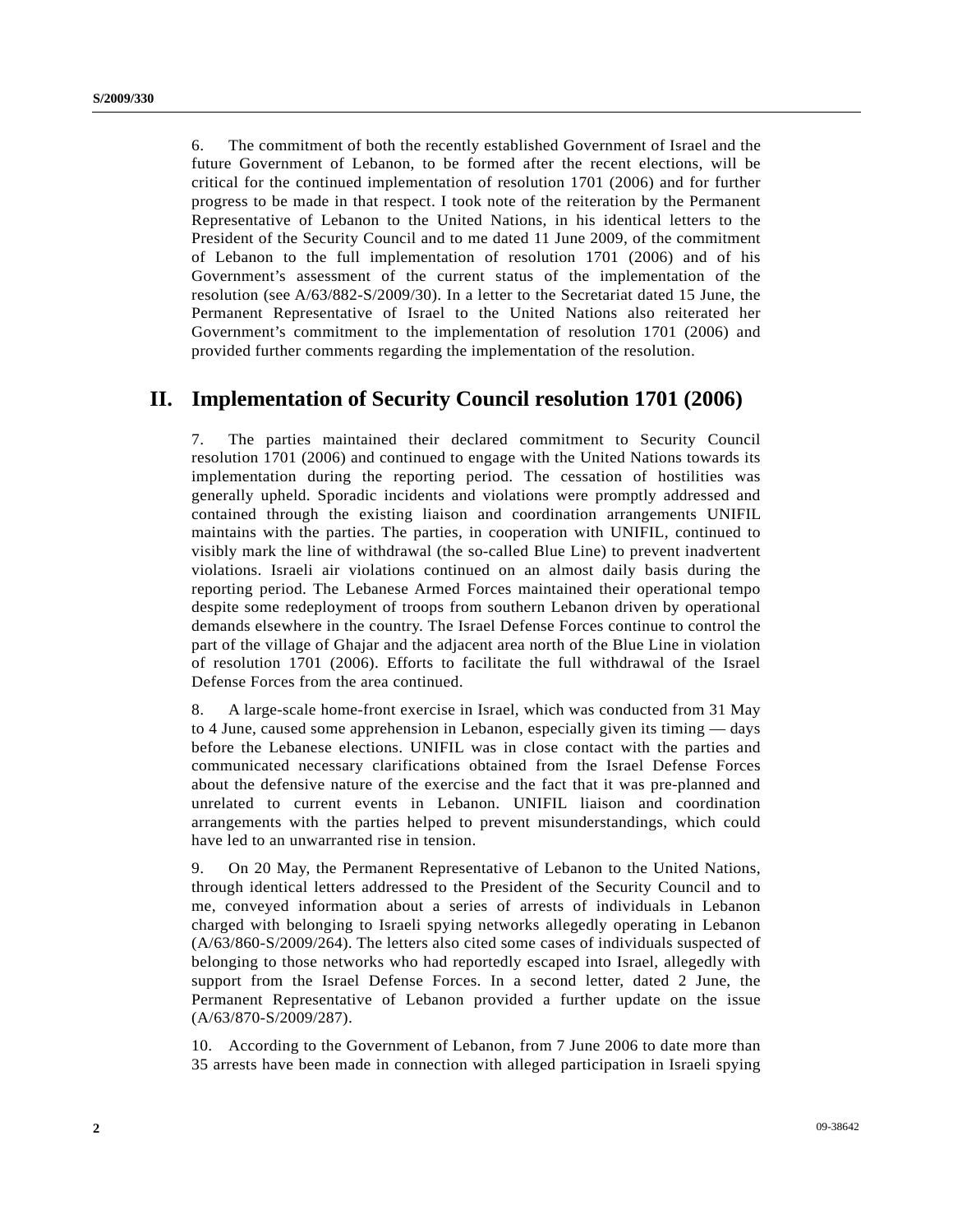networks operating in Lebanon. According to official sources, at least 14 persons were charged with espionage. In addition, the Government of Lebanon maintains that three individuals, who had been charged with spying for Israel, crossed the technical fence from southern Lebanon into Israel, in two cases accompanied by family members, on three different dates and allegedly with the assistance of the Israeli army.

#### **A. Situation in the UNIFIL area of operations**

11. The situation in the UNIFIL area of operations remained generally quiet, and there were no serious breaches of the cessation of hostilities during the reporting period. Investigations by the Lebanese authorities are still under way into the rocket-launching incidents of 17 June 2007, 8 January 2008, 8 and 14 January 2009 and 21 February 2009. No suspects have been identified thus far, and there have been no claims of responsibility.

12. The Israel Defense Forces continued their occupation of the part of the village of Ghajar, and an adjacent area of land, that lies north of the Blue Line, in violation of resolution 1701 (2006). Notwithstanding the obligation of Israel to withdraw from the area, one year ago UNIFIL submitted a proposal to facilitate the full withdrawal of the Israel Defense Forces. As I stated in my previous report (S/2008/715, para. 9), the Government of Lebanon expressed its readiness to accept the UNIFIL proposal in August 2008. In November 2008, the Government of Israel expressed its willingness to initiate discussions on the UNIFIL proposal. Since my last report, UNIFIL has had two meetings, on 5 March and 21 April, with the Ministry of Foreign Affairs of Israel in which key issues related to the UNIFIL proposal were discussed. My Special Coordinator for Lebanon also consistently raised this issue with officials from the Ministry of Foreign Affairs during his visits to Israel during the reporting period. Israeli officials reaffirmed their commitment to resolving the issue as soon as possible, but said that they were not in a position to provide a definitive response to the UNIFIL proposal, as the new Government of Israel was undertaking a comprehensive policy review. The United Nations has not yet been informed of the Government's position on this issue.

13. In the identical letters addressed to me and to the President of the Security Council on 2 June 2009, the Permanent Representative of Lebanon to the United Nations stated that between 7 and 18 May 2009, a number of Lebanese citizens suspected of collaborating with Israel were believed to have crossed the Blue Line and the technical fence into Israel (two accompanied by family members), with the assistance of the Israel Defense Forces. The same information had been provided to UNIFIL by the Lebanese Armed Forces on 19 May. UNIFIL did not observe any illegal crossings of the Blue Line on those dates and is not in a position to independently confirm or deny the claims. On 20 May, UNIFIL requested the Israel Defense Forces to provide any information they may have on this issue, as a matter of urgency. The Israel Defense Forces replied on 9 June, acknowledging the UNIFIL request, and said that they would undertake to inform UNIFIL if relevant details became available.

14. On 3 March 2009, an Israeli soldier on patrol fired at least two rounds towards Lebanese territory in the general area of Addaisseh (Sector East), endangering civilians and Lebanese Armed Forces personnel at a nearby position. The rounds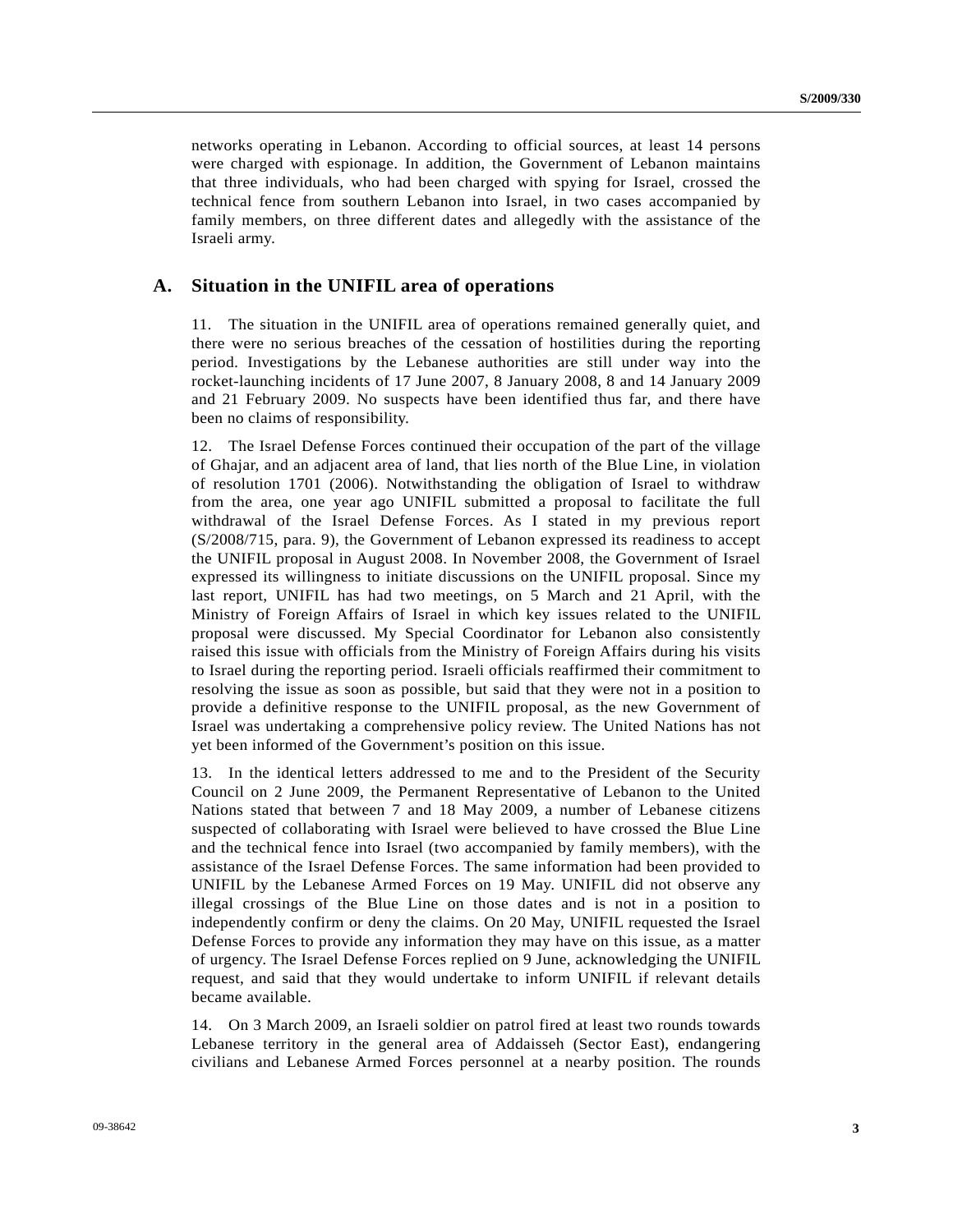struck a wall, on which was painted an anti-Israel mural, and a pavement. The Israel Defense Forces accepted responsibility for the incident and disciplined the soldier involved, but contended that it had been an accidental discharge and that there had been no hostile intent.

15. On 6 March, two individuals suspected of involvement in drug-smuggling activities across the Blue Line were arrested by the Lebanese Armed Forces in the vicinity of the village of Rmeich (Sector West), and Israeli authorities arrested a suspect on the Israeli side of the Blue Line.

16. Several incidents and minor violations of the Blue Line occurred during the reporting period, mainly in the vicinity of the village of Blida (Sector East) where the Blue Line cuts through farmland cultivated by local farmers. The farmers continued to cultivate the land, violating the Blue Line on a number of occasions. Discussions are continuing in the tripartite forum to find a solution to the issue. There were also a number of minor ground violations by shepherds who crossed the Blue Line accompanied by their livestock. Lebanese Armed Forces and UNIFIL troops positioned close to the Blue Line continue to warn the local population about the location of the Line to prevent inadvertent violations. While these types of incidents have not escalated during the reporting period, their continuation underlines the importance of accelerating the visible marking of the Blue Line.

17. There continued to be steady progress in the pilot project to visibly mark the Blue Line, which is currently divided into three sectors totalling 20.5 km. To date, coordinates for 40 points have been agreed with the parties: 17 markers have already been installed, 8 markers are under construction and 15 coordinates are to be measured by the parties. It was also agreed by the parties that UNIFIL would unilaterally mark one additional point. The parties have reiterated their commitment to the process and their interest in speeding up marking on the ground. To this end, UNIFIL has increased the number of its combat engineering companies working on the project to augment access clearance, including through minefields.

18. During the reporting period, the Lebanese Armed Forces commenced work on a two-stage plan to build a road parallel to the Blue Line, with the first stage of the project expected to take approximately two years to complete. UNIFIL engineering assets are providing initial support to the construction. The main purpose of the road is to allow the Lebanese Armed Forces and UNIFIL to better patrol and control the area in the vicinity of the Blue Line and to react more rapidly in response to incidents along the Line.

19. Israeli aircraft and unmanned aerial vehicles continued to intrude into Lebanese airspace almost daily in violation of Lebanese sovereignty and resolution 1701 (2006). UNIFIL protested all overflights to the Israel Defense Forces. The Government of Lebanon also protested the overflights, while the Government of Israel maintained that they were necessary security measures, citing alleged lack of enforcement of the arms embargo.

20. UNIFIL and the Lebanese Armed Forces maintained their respective installations and conducted daily activities at a high operational tempo. Both forces continued efforts to enhance the efficiency of their coordinated activities. The two forces continued operating six co-located checkpoints on the Litani River. The checkpoints effectively demonstrated the coordinated presence of the Lebanese Armed Forces and UNIFIL at the important northern entry points to the UNIFIL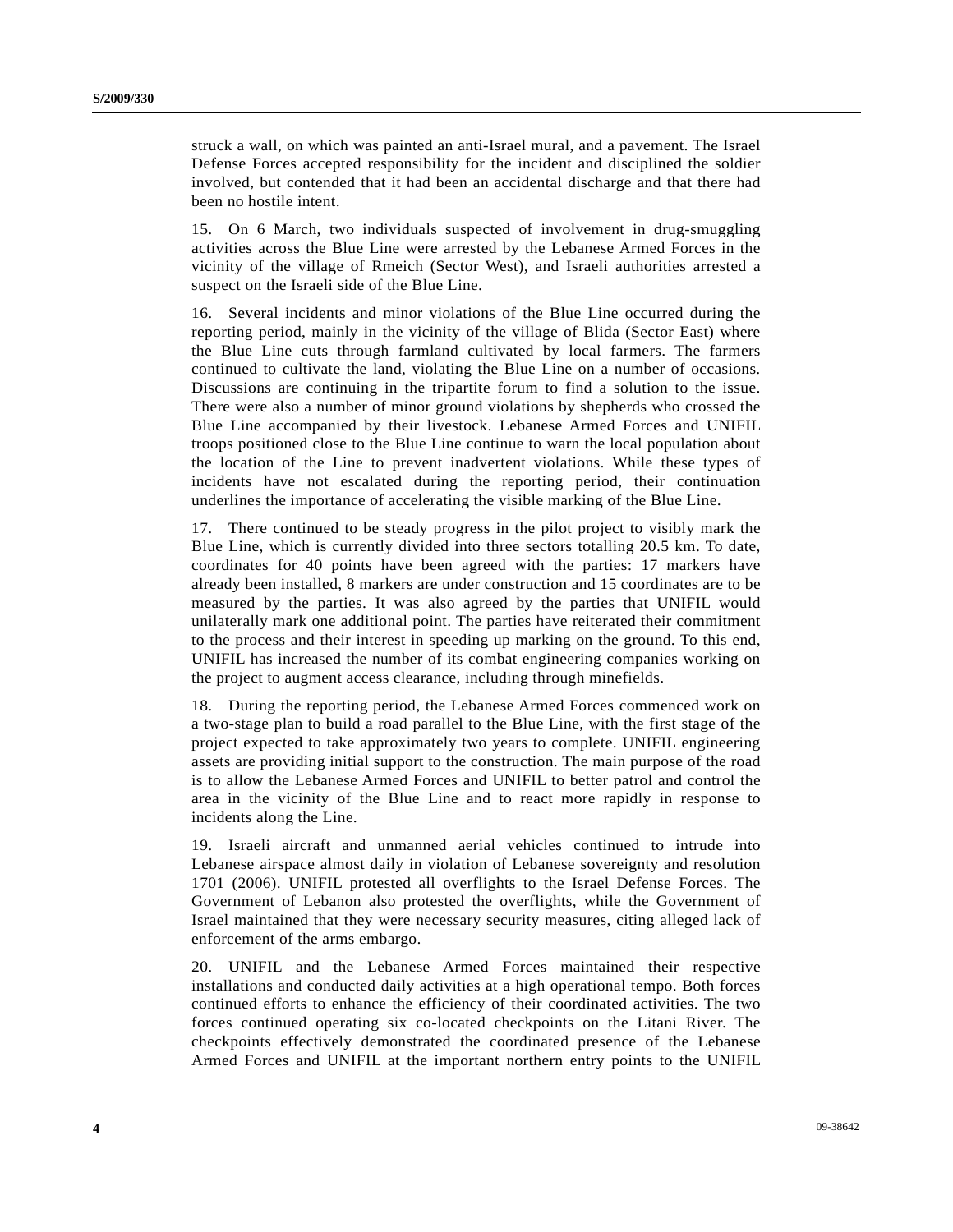area of operations. The Lebanese Armed Forces increased the vehicle checking and search rate during times of increased tension or alerts. On a daily basis, the two forces also operated two permanent checkpoints and five checkpoints in randomly selected locations in the area of operations, in addition to three coordinated foot patrols along the Blue Line. UNIFIL and the Lebanese Armed Forces conducted an average of 15 counter-rocket-launching operations each 24-hour period, day and night, during which troops patrol a selected area by vehicle and on foot and establish temporary observation posts and checkpoints to stop and check vehicles and persons moving in the area. In an effort to prevent the launching of rockets or smuggling activities across the Blue Line, UNIFIL conducted special patrols and observation activities focusing on sensitive areas, including long-range patrols by the quick reaction force and the establishment of night observation posts in response to threat assessments.

21. A number of joint training exercises between UNIFIL and the Lebanese Armed Forces were carried out in the reporting period, including an artillery exercise; a combined earthquake contingency exercise in southern Lebanon is in the planning stages. Following the decision of the Lebanese Armed Forces Command to establish a civil-military cooperation and military community outreach unit in its structure, UNIFIL provided civil-military training for designated Lebanese Armed Forces staff. Regular joint training and exercises by the UNIFIL Maritime Task Force and the Lebanese navy continued. During operational training periods at sea, the functioning of the Coastal Radar Organization, as well as the ability of the Lebanese naval chain of command to react to unexpected events, proved to be effective. For the first time, personnel of the Lebanese Customs Department took part in the training activities. While UNIFIL continues its training activities to build capacity within the Lebanese Armed Forces on land and at sea, material and technical support remains essential if the Lebanese Armed Forces are to gradually assume responsibility over the UNIFIL area of operations and the maritime entry points into Lebanon.

22. UNIFIL continued to exercise full freedom of movement, in general, throughout its area of operations, carrying out more than 10,000 patrols each month. On a few occasions, UNIFIL patrols were temporarily stopped by local civilians. In each case, the incidents were brief and were resolved on the ground with the assistance of the Lebanese Armed Forces, who helped to clarify any misunderstandings with the local authorities. On 28 April, a UNIFIL patrol, while securing the area and taking pictures and grid references of unexploded ordnance next to a house in the vicinity of a village north of Markaba (Sector East), was surrounded by a group of civilians and temporarily blocked by civilian vehicles. In another incident, on 8 March, local civilians in the general area of Bint Jubayl (Sector West) impeded the freedom of movement of a UNIFIL patrol that was pursuing two civilians carrying hunting rifles. As a result, the civilians carrying hunting rifles could not be apprehended. In addition, UNIFIL activities were monitored on occasion by civilians in various areas.

23. There was a relative increase in instances of civilians, mostly children and young people, throwing stones at UNIFIL patrols in some areas close to the Blue Line, as well as during the funeral procession of a Lebanese Armed Forces soldier killed in a traffic accident with a UNIFIL vehicle.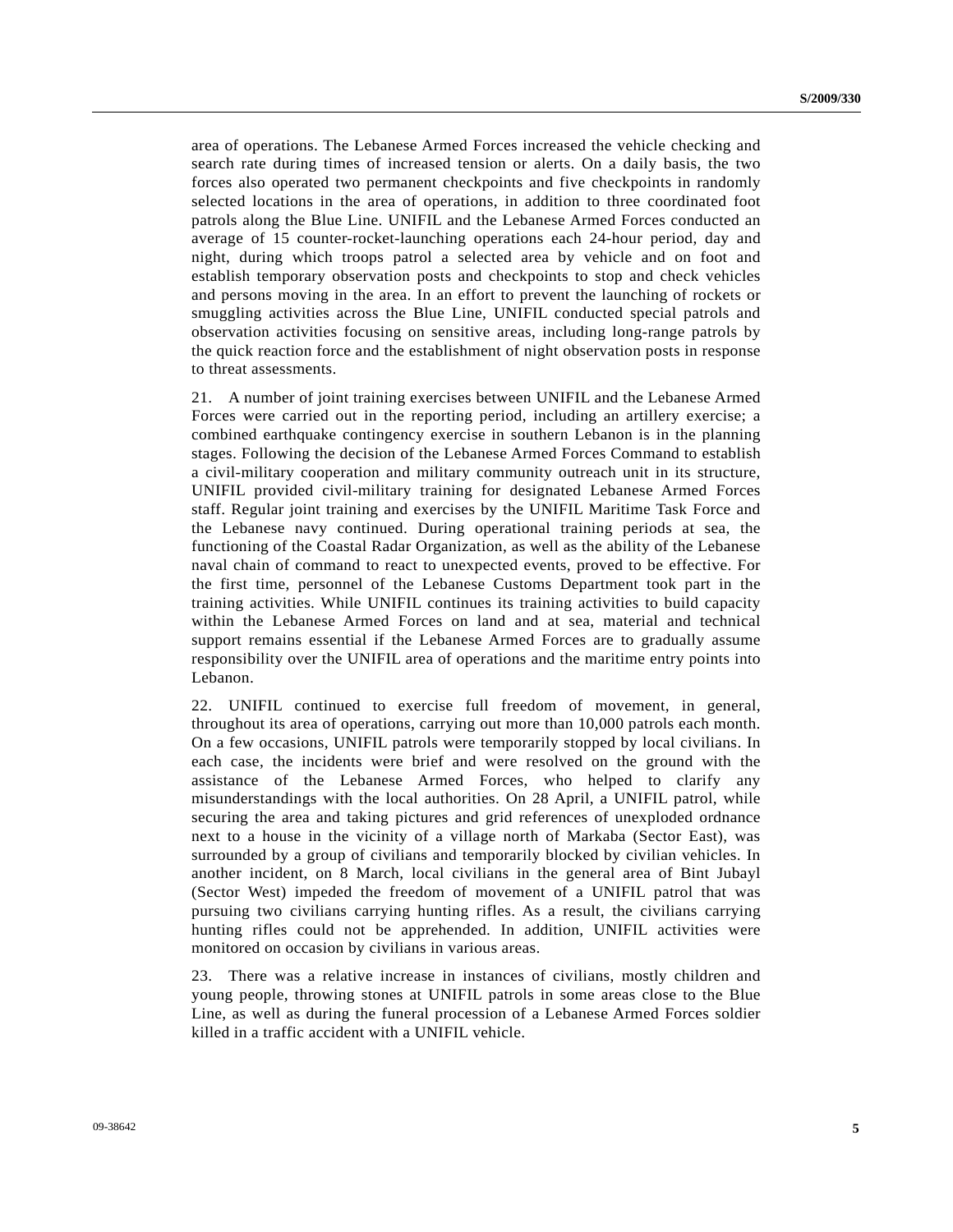24. With the exception of the above-mentioned incidents, the attitude of the local population towards UNIFIL continued to be generally positive. The mission's outreach components played an important role in engaging the local population and ensuring its understanding of the UNIFIL mandate and daily operational activities. Those activities have been supported by a number of new social media channels. The provision of humanitarian, infrastructural and capacity-building support, particularly through the activities of troop-contributing countries and the implementation of quick-impact projects funded through the UNIFIL budget, continued to help build the local population's confidence in the mission and its mandate. In this regard, civil affairs and civil-military cooperation components undertook a series of environmental initiatives during the reporting period, working in cooperation with international and local governmental and non-governmental organizations.

25. UNIFIL continued to assist the Lebanese Armed Forces in establishing an area between the Blue Line and the Litani River free of any armed personnel, assets and weapons other than those of the Government of Lebanon and UNIFIL, in accordance with resolution 1701 (2006). The Lebanese Armed Forces and UNIFIL continued to undertake intensive and coordinated measures, as described above, specifically aimed at preventing the possible smuggling of weapons across the Litani River, discovering and removing all weapons and related materiel that may still be present in the area and ensuring that there are no armed elements in the area.

26. During the reporting period, those efforts resulted in the discovery of 17 additional abandoned bunkers and other military infrastructure dating back to the 2006 war or before, one of which was surrounded by cluster munitions and other booby traps. There was no evidence of recent use in any of those positions. UNIFIL routinely checked former armed element facilities in the area of operations, including bunkers and caves, but did not find any indication that they had been reactivated or any evidence of new military infrastructure in its area of operations. Some ammunition was also found and was handed over to the Lebanese Armed Forces. In addition, on 4 April, UNIFIL discovered a detonator connected to a slowburning cord in the hippodrome in Tyre. On 16 April, in the vicinity of Tyre, a Lebanese civilian reported to the Lebanese Armed Forces that there was a suspicious object in his motorbike, which, upon investigation, was found to be booby-trapped with one 60 mm mortar grenade linked to two detonators with approximately 250 g of explosives and some matches. In both instances, the devices were not primed to detonate. On 28 May, UNIFIL, acting on information from a Lebanese civilian, discovered a bag containing approximately 10 kg of explosives, one rocket fuse and some wire, which, although not assembled as a device, had been placed alongside a road east of Marrakah (Sector West). The Lebanese Armed Forces initiated investigations into all cases.

27. UNIFIL did not encounter any unauthorized armed personnel in the area of operations during the reporting period, with the exception of civilians armed with hunting rifles despite the Government ban on hunting and the carrying of weapons inside the area. The Lebanese Armed Forces acted to arrest alleged hunters, although some managed to flee, and reminded the local population of the general ban on hunting, as well as the ban on the carrying of weapons inside the area, issuing official statements to the media to that effect.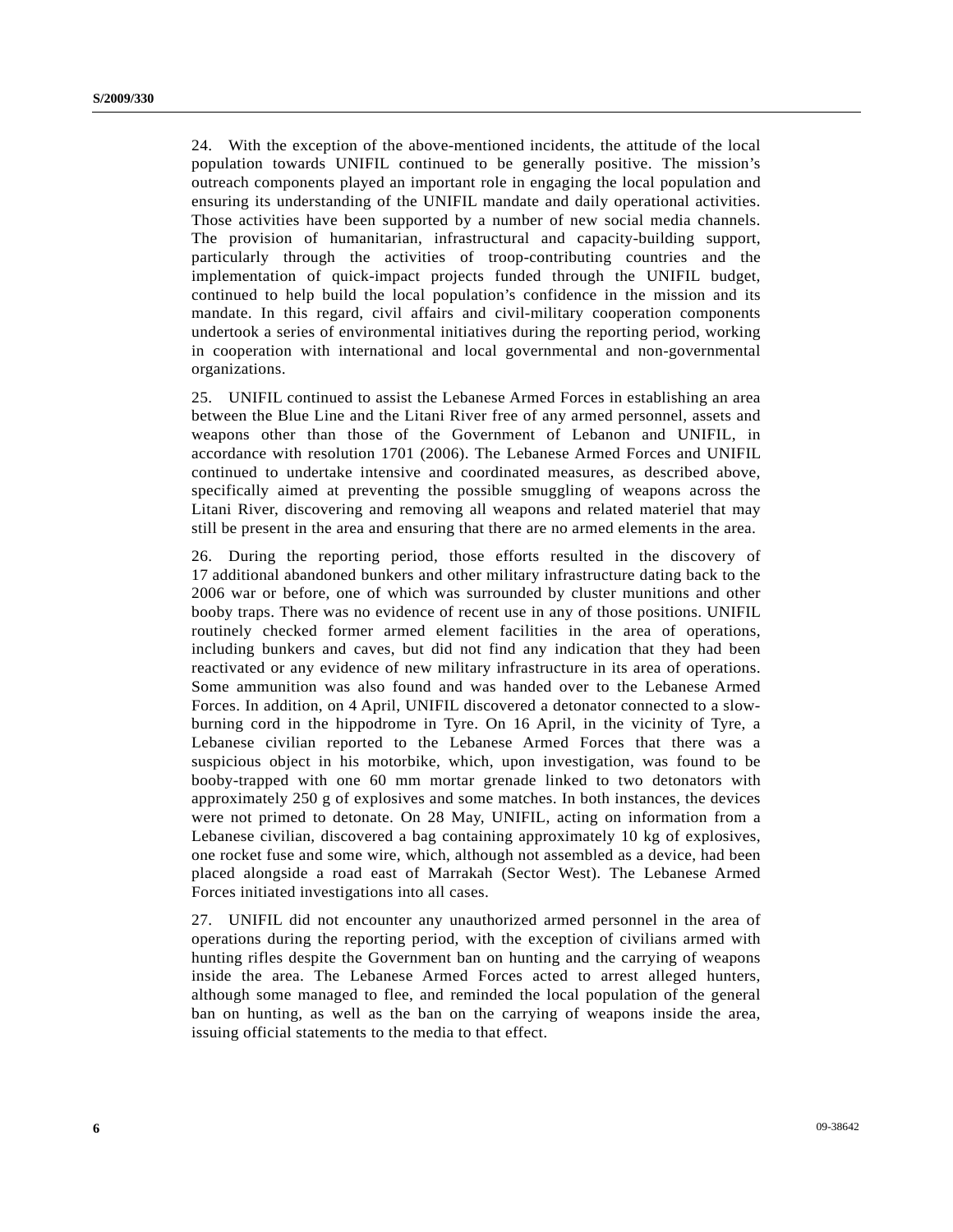28. The Government of Israel maintains that Hizbullah is continuing to build its military presence and capacity, largely north of the Litani River, but also inside the UNIFIL area of operations using, in particular, private houses in urban areas. As stated in previous reports, UNIFIL, in collaboration with the Lebanese Armed Forces, immediately investigates any claims regarding the illegal presence of armed personnel or weapons within its area of operations if specific information is received. In seeking to ensure that there are no unauthorized armed personnel, assets or weapons inside its area of operations, UNIFIL remains determined to act with all necessary means within its mandate and to the full extent within its rules of engagement. However, according to its mandate, UNIFIL cannot search private houses and properties unless there is credible evidence of a violation of resolution 1701 (2006), including an imminent threat of hostile activity emanating from that specific location. To date, UNIFIL has neither been provided with, nor found, evidence of new military infrastructure or the smuggling of arms into the area of operations.

29. UNIFIL, in collaboration with the Lebanese Armed Forces, is constantly improving monitoring and control of the entry points across the Litani River. UNIFIL also patrols throughout its area of operations, including in urban areas, and conducts surveillance and monitoring activities, particularly at entry points and suspicious areas. In addition, the Lebanese Armed Forces Command has confirmed that it will investigate any claims and will act immediately on receiving evidence of unauthorized armed personnel or weapons in the area and put a stop to any illegal activity in contravention of resolution 1701 (2006) and relevant Government decisions, specifically concerning the illegal presence of armed personnel and weapons.

30. The UNIFIL Maritime Task Force continued its dual mandate of carrying out maritime interdiction operations along the Lebanese coast, including near the country's sea borders, to prevent the entry of unauthorized arms and related materiel, as well as training of the Lebanese navy. Since the start of its mission in October 2006, the Maritime Task Force has hailed and queried almost 25,000 ships in its area of operations. Since my last report, an additional 72 inspections had been carried out on vessels that were identified as suspicious, increasing the total number to 312 since the inception of the Maritime Task Force. Of the 72 inspections since the last report, the Maritime Task Force requested 42. The Lebanese navy and Lebanese customs inspected the vessels to verify that there were no unauthorized arms or related materiel on board and cleared all of them. During the inspection of a vessel on 8 May, the Lebanese authorities discovered one Lebanese citizen who had embarked the vessel illegally in a foreign port. The person was arrested and handed over to the Sûreté Générale for further investigation. Since my last report, the Lebanese navy has regularly assumed responsibility inside the territorial waters for hailing vessels approaching the main Lebanese ports, while the Maritime Task Force has assumed a monitoring role.

31. During the reporting period, incidents occurred along the line of buoys almost daily. Israel Defense Forces south of the line of buoys dropped explosive charges in the area with increasing frequency, and on numerous occasions fired warning shots and flares along the buoy line. The Israel Defense Forces stated that these were security measures against Lebanese fishing vessels approaching or crossing the line of buoys. While UNIFIL has no mandate to monitor the line of buoys, which Israel installed unilaterally and which the Government of Lebanon does not recognize, the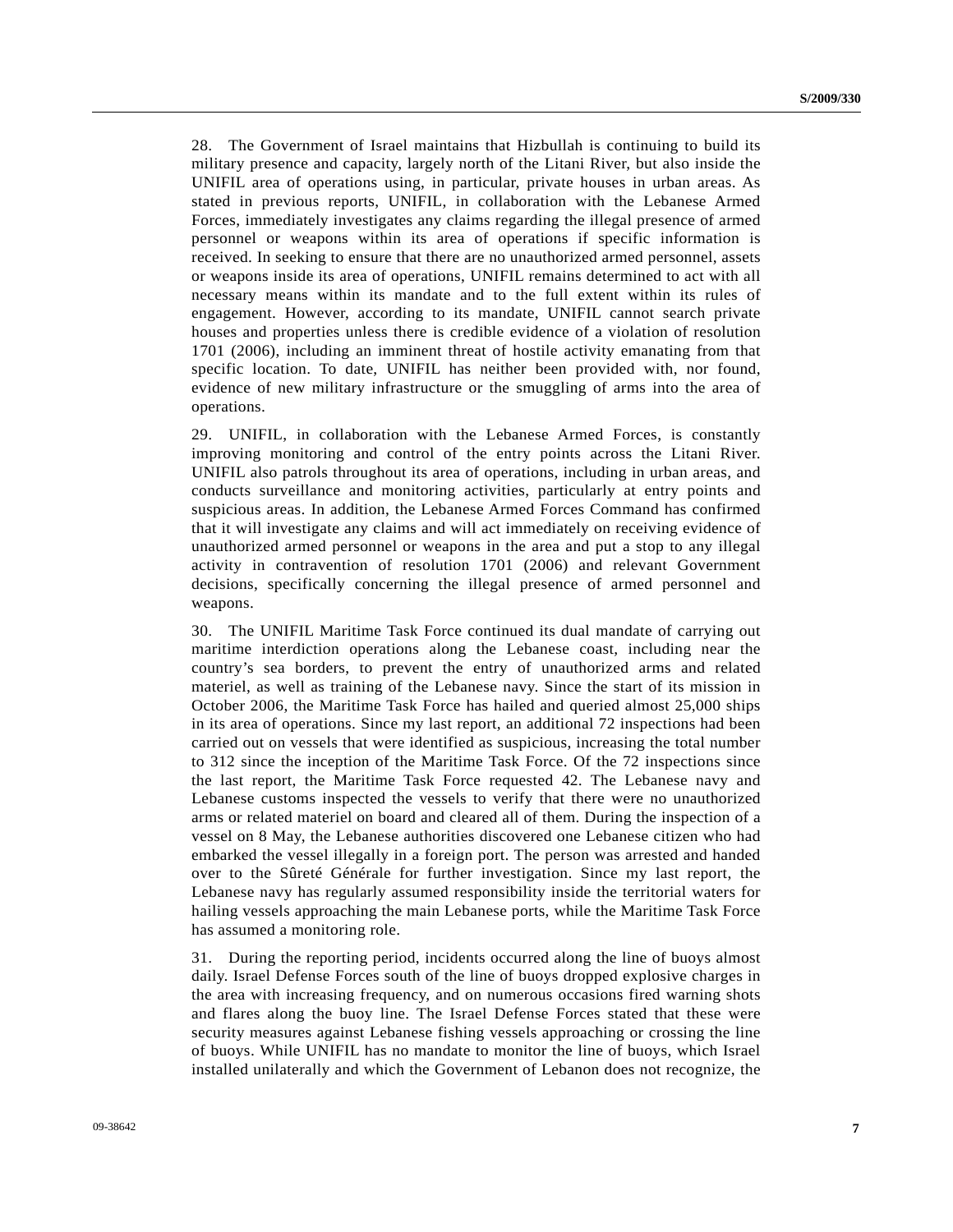issue has been raised in the tripartite forum, and the Force Commander has expressed his concern that the incidents contribute to increasing tension between the parties. The Israel Defense Forces proposed that the tripartite mechanism also discuss maritime issues, specifically activities and security measures on either side of the lines of buoys. The Government of Lebanon requested UNIFIL to install a line of buoys in conformity with international standards.

### **B. Security and liaison arrangements**

32. The monthly tripartite meetings, chaired by the Force Commander, with senior representatives of the Lebanese Armed Forces and the Israel Defense Forces, remain the central mechanism for liaison and coordination and a means to identify measures to address security and military operational issues with the parties. Violations of resolution 1701 (2006) were discussed, and the parties endorsed the findings of UNIFIL investigations into the rocket attacks carried out in January and February 2009 and the recommendations to undertake specific measures to prevent a reoccurrence of such attacks. The Under-Secretary-General for Peacekeeping Operations attended the tripartite meeting held on 6 May 2009 and highlighted the importance of the forum for reducing the risk of incidents escalating into hostilities or misunderstandings leading to confrontation. During the meeting, the parties reiterated their commitment to resolution 1701 (2006) and underscored the significance of the tripartite meetings in enhancing stability and avoiding unilateral actions that could raise tension.

33. Regular exchanges between UNIFIL and the Lebanese Armed Forces senior command continued during the reporting period and ensured a closely coordinated strategic approach to the activities of the two forces. Daily liaison at various levels remained close, facilitating efficient coordination at the operational and tactical levels. The Lebanese Armed Forces maintained liaison officers at UNIFIL headquarters in Naqoura and at Sector headquarters, while UNIFIL continued to have a liaison officer stationed with Lebanese Armed Forces headquarters, south Lebanon, in Tyre.

34. In April, the Lebanese Armed Forces informed UNIFIL that they would make necessary adjustments to the deployment of their troops throughout the country, including in the UNIFIL area of operations, prior to the forthcoming parliamentary elections, with the aim of maximizing deployment and enhancing mobility. As a first step, in late April the Lebanese Armed Forces reduced their presence in the area south of the Litani River to three brigades, one heavy and two light, and one mechanized battalion. In mid-May, one of the two light brigades was reinforced with one artillery and one tank battalion, thus increasing its strength from 1,100 to 1,700 personnel. The Lebanese Armed Forces are also planning to reinforce the second light brigade in the same way later this year, which would bring the Lebanese Armed Forces deployment in the UNIFIL area of operations back to approximately 5,500 troops, organized in three heavy brigades. Concurrently, the Lebanese Armed Forces are reinforcing their presence in areas north of the Litani River, thereby strengthening their control over access points to the UNIFIL area of operations. The redeployments and reinforcement of the three remaining Lebanese Armed Forces brigades in the UNIFIL area of operations are expected to provide the Lebanese Armed Forces with greater possibilities and flexibility to carry out operations in conjunction with UNIFIL.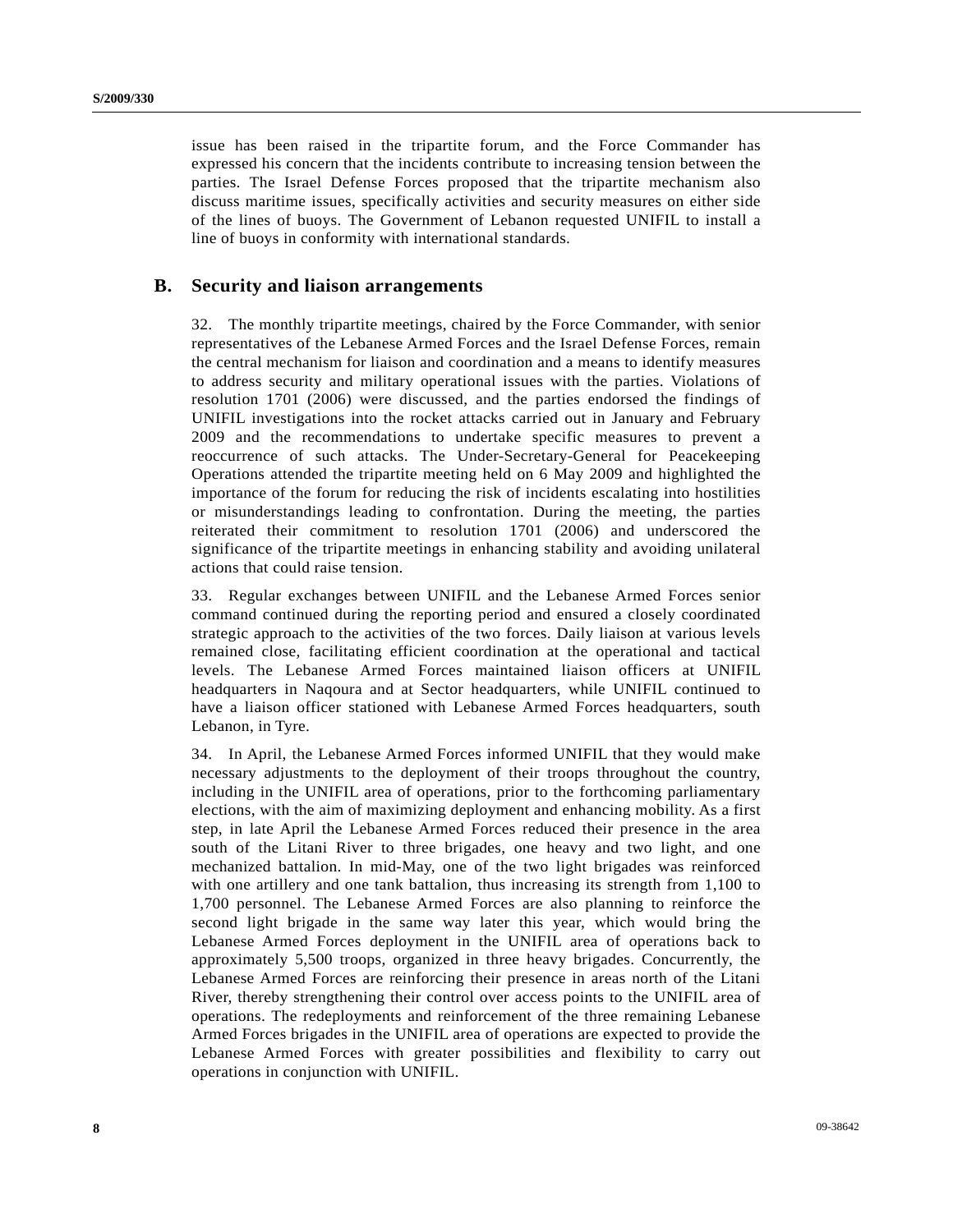35. Coordination and liaison with the Israel Defense Forces remained efficient. The UNIFIL Force Commander maintained effective relations with his Israel Defense Forces counterparts, as well as with other senior Israeli authorities. UNIFIL continued to have a liaison team with two officers at the Israel Defense Forces Northern Command headquarters in Zefat. There has been no progress on the establishment of the UNIFIL office in Tel Aviv during the reporting period, and the Israel Defense Forces have maintained their position that there is no need for the office.

#### **C. Disarming armed groups**

36. As I have reported previously, Hizbullah continues to maintain a substantial military capacity distinct from that of the Lebanese State, in contravention of resolutions 1559 (2004) and 1701 (2006). This military capacity continues to pose a serious challenge to the ability of the Lebanese State to exercise full sovereignty over its territory.

37. In interviews and statements during the reporting period, Hizbullah leaders have vowed that they will remain armed as long as Lebanon remains occupied and the State and the army are not capable of protecting the country, and that they now have an arsenal such as they have not had since 1982.

38. I also note that the Deputy Secretary-General of Hizbullah stated in an interview that Hizbullah had provided every type of support to Palestinian groups in Gaza, including military assistance over a long period.

39. The presence of Palestinian military bases operated by the Popular Front for the Liberation of Palestine-General Command and Fatah al-Intifada outside the officially established Palestinian refugee camps also continues to encroach on the sovereignty of Lebanon. The fact that some of those military bases straddle the border between Lebanon and the Syrian Arab Republic adds an additional challenge to the control of the border between both countries. I have called upon the Government of Lebanon to dismantle those bases and on the Government of the Syrian Arab Republic to cooperate with those efforts. The Permanent Representative of the Syrian Arab Republic to the United Nations, in his identical letters dated 30 April 2009 addressed to the President of the Security Council and to me, conveyed the position of his country on those matters, noting that the Syrian Arab Republic would not interfere in such matters unless requested by the competent Lebanese authorities. I understand that this issue was raised by the Lebanese authorities in May with the then-Chief of Staff of the Syrian army.

40. On 23 March, a roadside bomb outside the Saida Mieh Mieh camp killed the Deputy Representative of the Palestine Liberation Organization in Lebanon, Kamal Medhat, and three others. I condemned that terrorist attack. No party claimed responsibility, and an investigation is being carried out by Lebanese and Palestinian camp authorities. On 16 June, a low-ranking Fatah member was assassinated in the Saida Ein el-Hilweh camp. Notwithstanding those attacks, closer cooperation between Palestinian camp authorities and Lebanese authorities improved camp security over the reporting period, as illustrated by the fact that the situation remained calm during the elections. Despite those measures, tension within Palestinian refugee camps in Lebanon continues to have the potential to increase.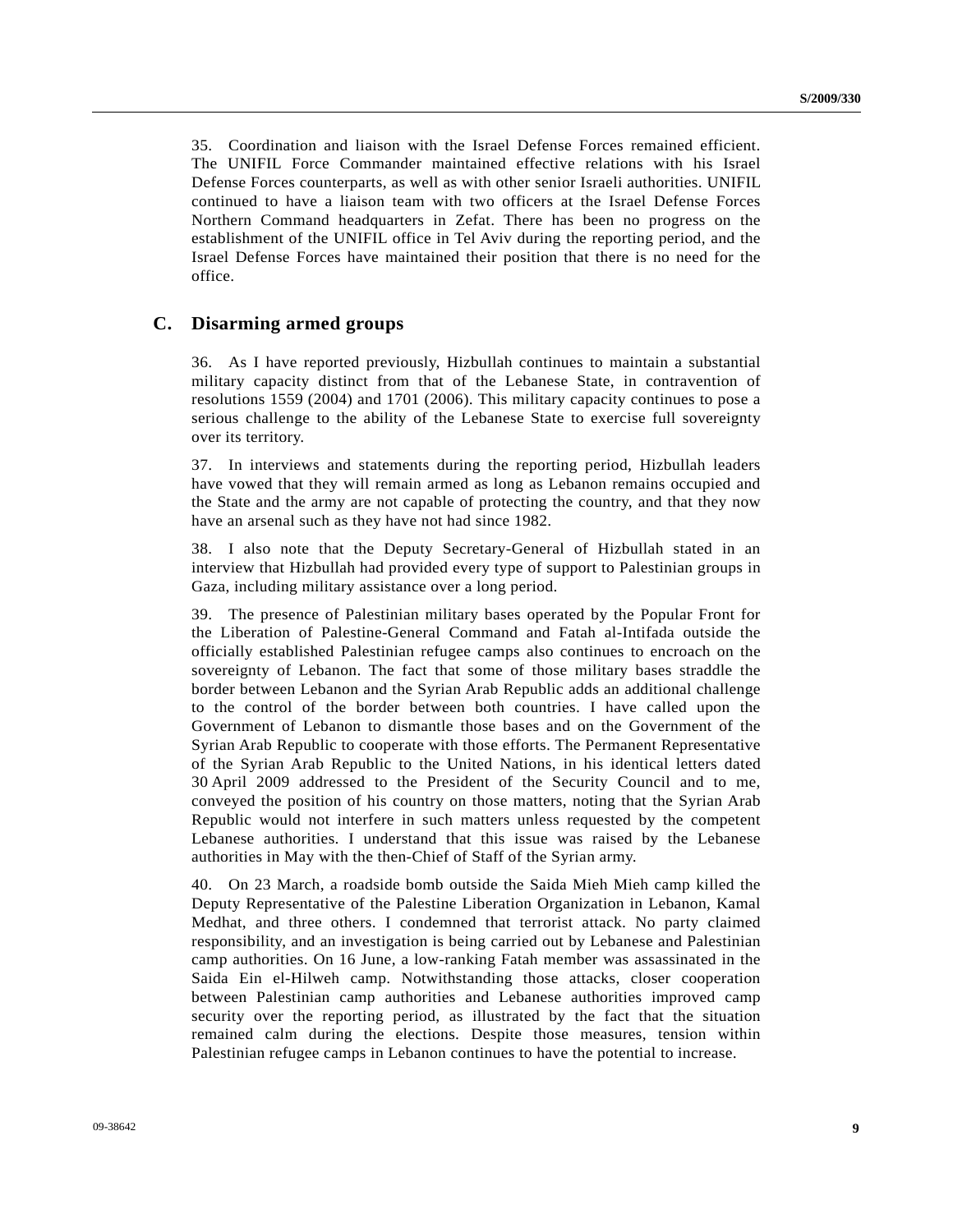41. I continue to believe that the disarmament of all armed groups in Lebanon should take place through a Lebanese-led political process. In this connection, the National Dialogue on a defence strategy, which brings together the country's political leaders under the chairmanship of President Sleiman, held three further sessions during the reporting period, on 2 March, 28 April and 1 June, bringing the total to seven sessions since it was reconvened in accordance with the Doha agreement of May 2008.

42. In recent months, participants in the National Dialogue committed themselves to implementing the decisions adopted at the sessions of the National Dialogue held in 2006, including the dismantling of Palestinian bases outside the camps, and made a number of pronouncements in support of a peaceful process leading to the elections of 7 June. Finally, the National Dialogue has agreed on the establishment of mechanisms that would assist a future discussion of national defence strategy, on the basis of the proposals already received from members of the National Dialogue and of those that are expected to be submitted in the future.

#### **D. Arms embargo**

43. One of the key provisions of resolution 1701 (2006) is that the Government of Lebanon secure its borders and other entry points so as to prevent the entry in Lebanon without its consent of arms or related materiel. In the resolution, the Security Council further decided that all States were to prevent the sale or supply of arms and related materiel to entities or individuals in Lebanon by their nationals or from their territories or using their flag vessels or aircraft.

44. During the reporting period, the Common Border Force, staffed with elements from four Lebanese agencies (Armed Forces, Internal Security Forces, Customs and General Security), continued to operate along the 90 km of the northern border. Lebanese authorities reported an increase in the number of arrests and seizures of smuggled commercial goods made by the Common Border Force in the last quarter. On 26 May, the border crossing point between Lebanon and the Syrian Arab Republic at Bokaya was officially opened.

45. Following a decision of the Lebanese Cabinet on 20 December 2008, a draft operational plan for the deployment of a second Common Border Force along the northernmost 70 km of the eastern border with the Syrian Arab Republic, starting, as a first stage, with the northern part of that border, was developed during the reporting period. The Commander of the new Force, a Lebanese Armed Forces General, has already been appointed. Once the plan has been implemented, common border forces will be deployed along more than 50 per cent of the border between Lebanon and the Syrian Arab Republic.

46. The preparatory phase for this extension has commenced and is expected to last until 15 July 2009, with the full deployment of the Force in the new area of responsibility scheduled for completion by 1 April 2010. In line with one of the key recommendations of the Lebanon Independent Border Assessment Team II, my Special Coordinator facilitated donor coordination for the planning for the extension to the east. On 3 and 4 June, the Lebanese Armed Forces convened a workshop bringing together officials from the country's security agencies, key ministries and interested donors, with the assistance of my Special Coordinator, to review the draft workplan for the deployment of the Common Border Force to the east.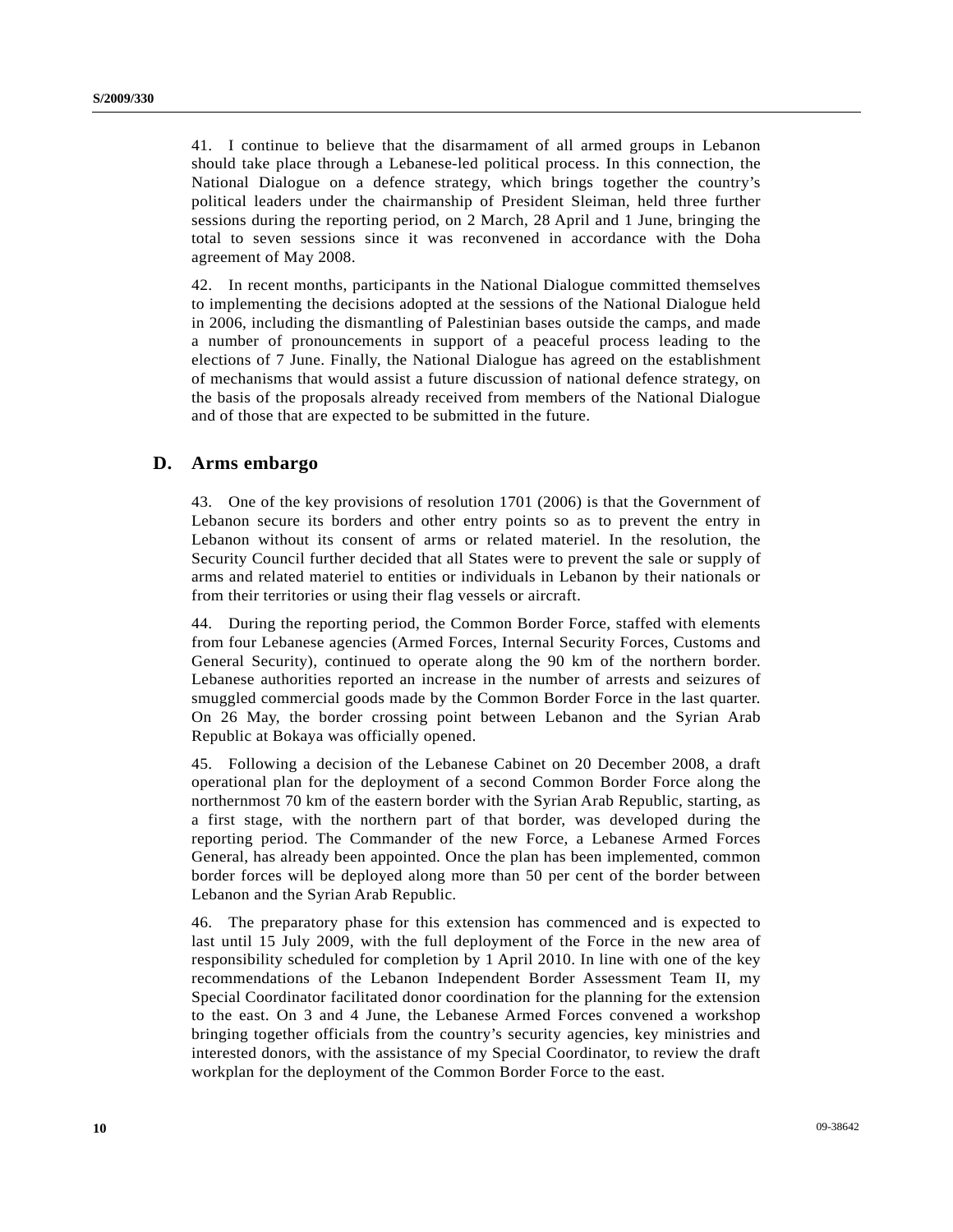47. The Syrian authorities have informed my Special Coordinator that the deployment of Syrian troops along the border with Lebanon continues, noting that the deployment is being carried out in coordination with the Lebanese authorities. The Government of Lebanon has also informed me that cooperation and coordination with the Syrian Arab Republic on matters of management of the common border continues to take place regularly and satisfactorily.

48. The effective management of the borders of Lebanon, however, continues to be affected by the lack of demarcation of the border between Lebanon and the Syrian Arab Republic and by the continued presence of Palestinian military bases that straddle the border between both countries.

49. Since my last report on the implementation of resolution 1701 (2006), the Government of Lebanon and its agencies have not reported to the United Nations any incidents of arms smuggling into Lebanon. For its part, the Government of Israel continues to allege significant breaches of the arms embargo across the border between Lebanon and the Syrian Arab Republic. During my Special Coordinator's visit to Israel, the Government of Israel conveyed to him allegations that Hizbullah is continuing to rebuild its forces and that it possesses a significant number of missiles capable of striking Israel. Although the United Nations takes these allegations seriously, it is not in a position to verify the information independently.

### **E. Landmines and cluster bombs**

50. The Lebanese Armed Forces assumed primary responsibility for the coordination of humanitarian clearance operations as from 1 January 2009 through the Lebanese Mine Action Centre. Coordination of clearance operations in south Lebanon is now managed by the Mine Action Centre from its Regional Mine Action Centre in Nabatieh. The United Nations Mine Action Coordination Centre now works exclusively in support of UNIFIL clearance and explosive ordnance disposal assets and as a liaison between the Lebanese Mine Action Centre and UNIFIL. In April 2009, the United Nations Mine Action Coordination Centre relocated from its base in Tyre to Naqoura to better support UNIFIL.

51. On 12 May, UNIFIL received from Israel technical strike data on the number, type and location of cluster munitions fired at Lebanon in the 2006 conflict and related maps with details regarding the three primary delivery mechanisms aircraft, multiple rocket launching systems and 155 mm artillery — as well as alleged Hizbullah firing positions inside southern Lebanon. UNIFIL immediately informed the Lebanese authorities about the receipt of the data and handed it over to the Lebanese Armed Forces. At the time of writing, the strike data provided is being analysed and compared with the strike locations identified on the ground and submunitions and unexploded ordnance cleared since August 2006. The United Nations Mine Action Coordination Centre and the Lebanese Mine Action Centre have concluded the map assessment of the strike data, which is deemed to be useful, and ground assessments are being conducted in order to identify potential new strike locations.

52. During the reporting period, 12 additional cluster bomb strike locations were identified on the ground and recorded by the Regional Mine Action Centre in Nabatieh, bringing the total number of locations recorded thus far to 1,073. Since my last report, there have been seven incidents involving unexploded ordnance —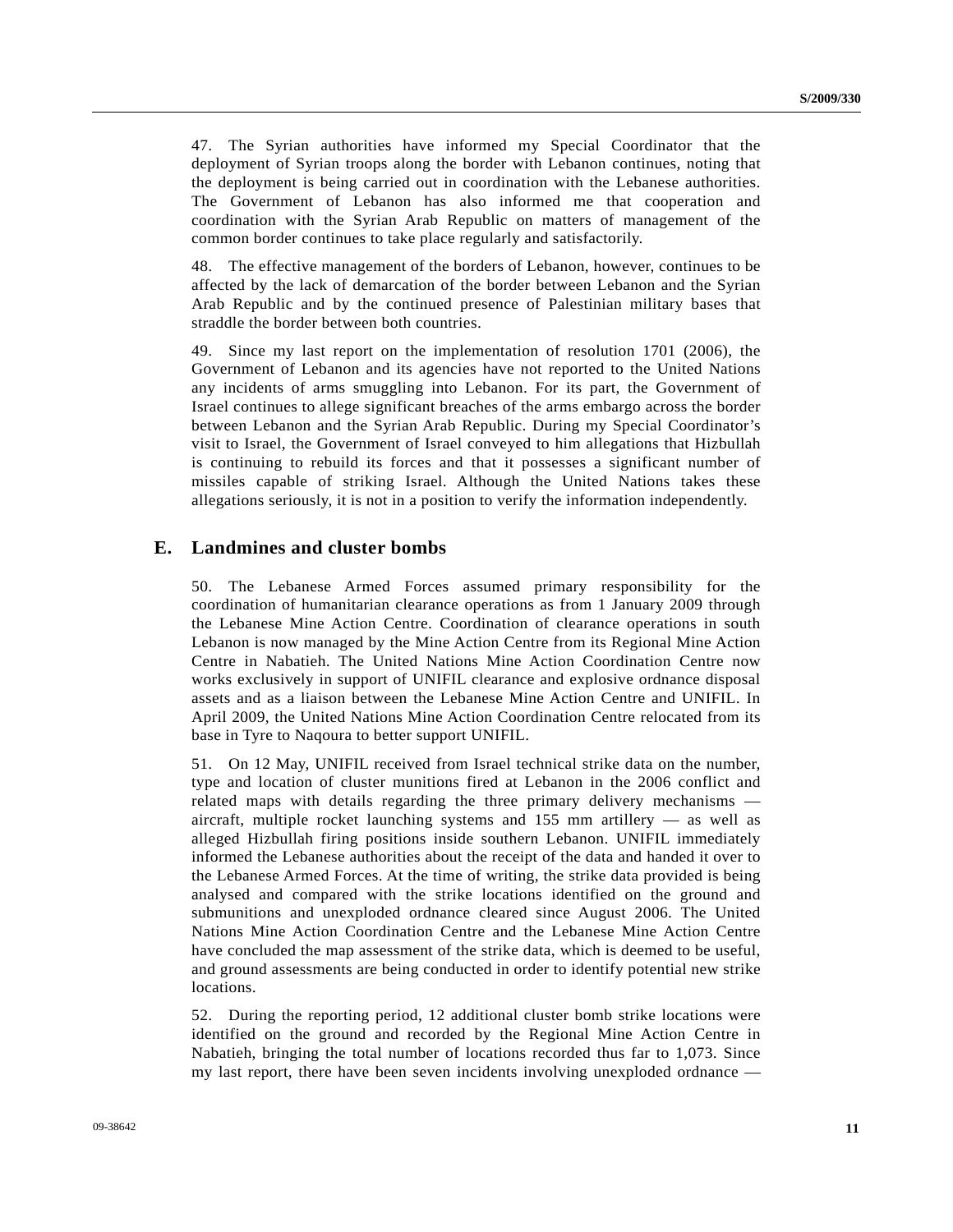including cluster munitions — from the 2006 conflict, resulting in one death and six injuries. Those incidents bring the total number of fatalities and injuries among civilians since the end of the conflict to 28 and 244, respectively. In addition, there were two incidents involving landmines laid prior to 2000, resulting in the injury of three civilians during the reporting period. No accidents occurred during clearance operations in the period. Since August 2006, there have been 57 casualties due to clearance activities: 14 fatalities and 43 injuries.

### **F. Delineation of borders**

53. In pursuance of the implementation of paragraph 10 of resolution 1701 (2006) and of paragraph 4 of resolution 1680 (2006), in which the Security Council called for the delineation of the border between Lebanon and the Syrian Arab Republic, I have continued to call on both Governments to reach an agreement on their common border.

54. Following the agreement reached by the Presidents of Lebanon and of the Syrian Arab Republic at their summit meeting in August 2008 to reactivate the Lebanese-Syrian border committee tasked with delineating the border between their countries, the Government of Lebanon has informed my Special Coordinator that its delegation to the joint border committee is headed by the Secretary-General of the Ministry of Foreign Affairs. The Government of Lebanon indicated that it has notified the Government of the Syrian Arab Republic accordingly, but that to date it has received no response. The Government of Lebanon has informed my Special Coordinator that, in the meantime, its delegation has been conducting periodic preparatory meetings.

55. On 29 March 2009, the President of the Syrian Arab Republic informed me that his Government would commence its delineation work on the border with Lebanon once it had concluded its work on the border of the Syrian Arab Republic with Jordan. On 27 May 2009, the Government of the Syrian Arab Republic informed my Special Coordinator that technical work on the Jordanian border had been completed and that contacts with the Government of Lebanon had been established with the aim of convening a meeting of the Lebanese-Syrian border delineation committee.

56. Since my previous report, there has been no progress on the issue of the Shab'a Farms area. In my report on the implementation of resolution 1701 (2006) issued on 30 October 2007 (S/2007/641), I provided a provisional definition of the Shab'a Farms area based on the best available information. The Government of Lebanon has already accepted the provisional definition as a reasonable and practical basis for removing one of the obstacles standing in the way of the establishment of a permanent ceasefire between Lebanon and Israel. Despite my repeated requests, I have not received any official responses to the provisional definition from either Israel or the Syrian Arab Republic.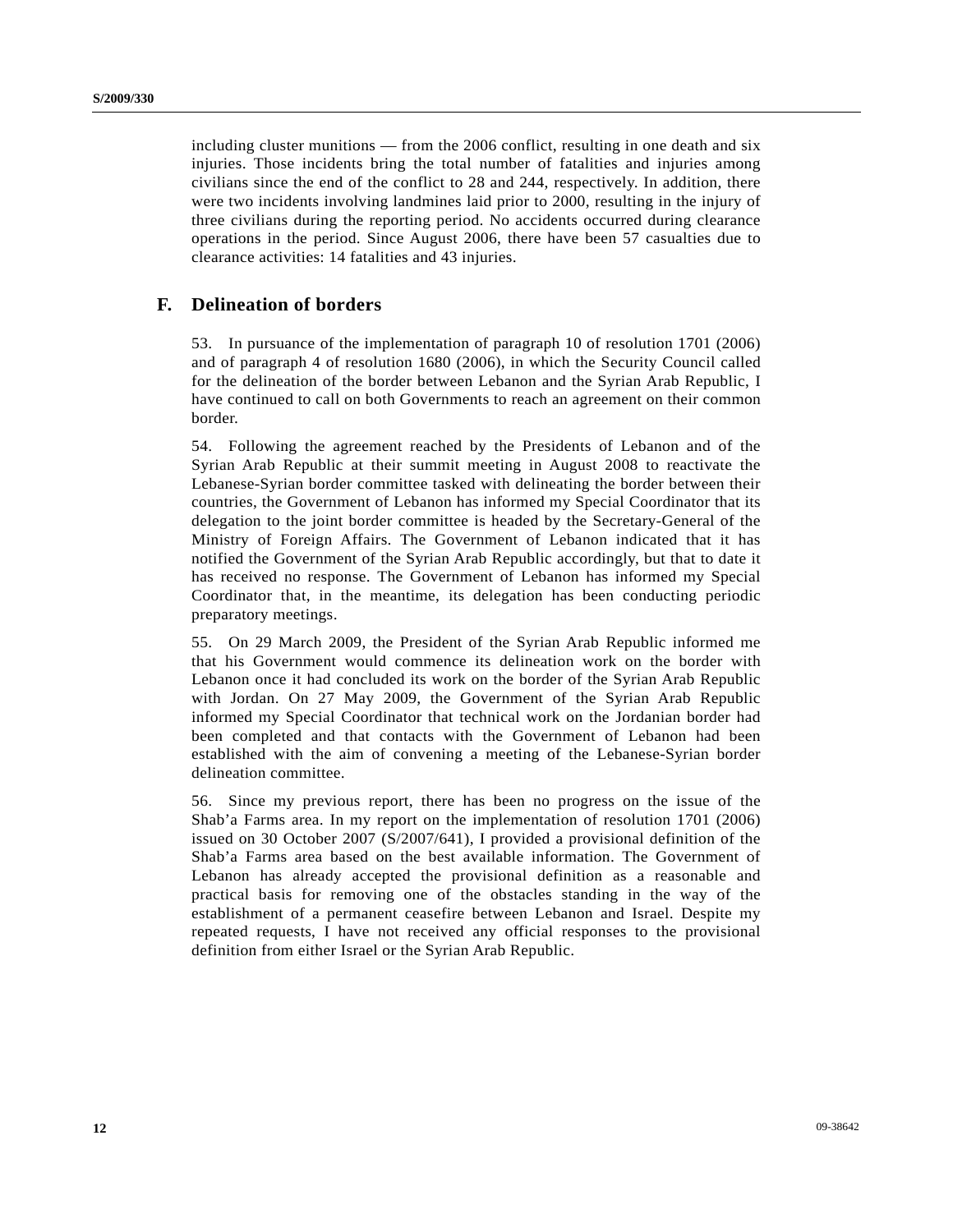# **III. Security and safety of the United Nations Interim Force in Lebanon**

57. The safety and security of UNIFIL personnel remains a priority. The mission continued to receive sporadic threat warnings. UNIFIL and the Lebanese authorities and Lebanese Armed Forces maintained their cooperation and joint efforts to ensure that potential security threats to UNIFIL are addressed appropriately. Notwithstanding the obligation of all parties to ensure the safety and security of UNIFIL and the responsibility of the Government of Lebanon for law and order, UNIFIL continued regularly to review its procedures and focused on mitigating risk to its personnel, assets and installations, while ensuring mandate implementation. In this regard, in addition to electronic countermeasures to jam explosive devices, UNIFIL can rely on micro-unmanned aerial vehicles — a critical risk-mitigation asset to be utilized at the discretion of the Force Commander to enhance Force protection and civilian staff security.

58. Investigations by Lebanese and Spanish authorities continued into the 24 June 2007 attack against UNIFIL, which killed six peacekeepers serving with the Spanish contingent. As the identity of the perpetrators is still unknown and there are no suspects in custody, the case remains with the preliminary investigative judge of the military court. Over the reporting period, the judge interviewed a number of witnesses to the attack.

59. Two additional trial hearings were held in April in the court case against a group of defendants, eight of whom are in custody (six remain at large), being tried on a series of terrorist charges, including the 16 July 2007 attack against UNIFIL at Qasmieh Bridge. With regard to the 8 January 2008 attack against UNIFIL near Saida, two court hearings were held in March and June 2009 against a group of defendants, one of whom is in custody and four of whom are being tried in absentia. UNIFIL attends all the court hearings as an observer.

# **IV. Deployment of the United Nations Interim Force in Lebanon**

60. As at 15 June 2009, the total military strength of UNIFIL was 12,051 personnel, of whom 441 were women, with a civilian strength of 328 international and 664 national staff members, of whom 88 and 172, respectively, were women. UNIFIL is supported by 53 United Nations Truce Supervision Organization military observers of the Observer Group Lebanon, including one woman. Further to the notification of the United Nations by the Government of Poland of its intention to withdraw its troops from UNIFIL, two platoons were withdrawn from Sector East in April, and the withdrawal of the whole contingent will be completed by October 2009. Efforts are ongoing to identify replacements for the logistics and maintenance, as well as infantry, companies currently provided by Poland. As part of the strengthening of UNIFIL with four additional infantry companies, an additional Malaysian company is expected to deploy to UNIFIL by the end of June. In addition, the Governments of Indonesia and of Nepal have informed the United Nations that they are ready to strengthen their current contributions to UNIFIL by providing one infantry company each. Work on the expansion of the UNIFIL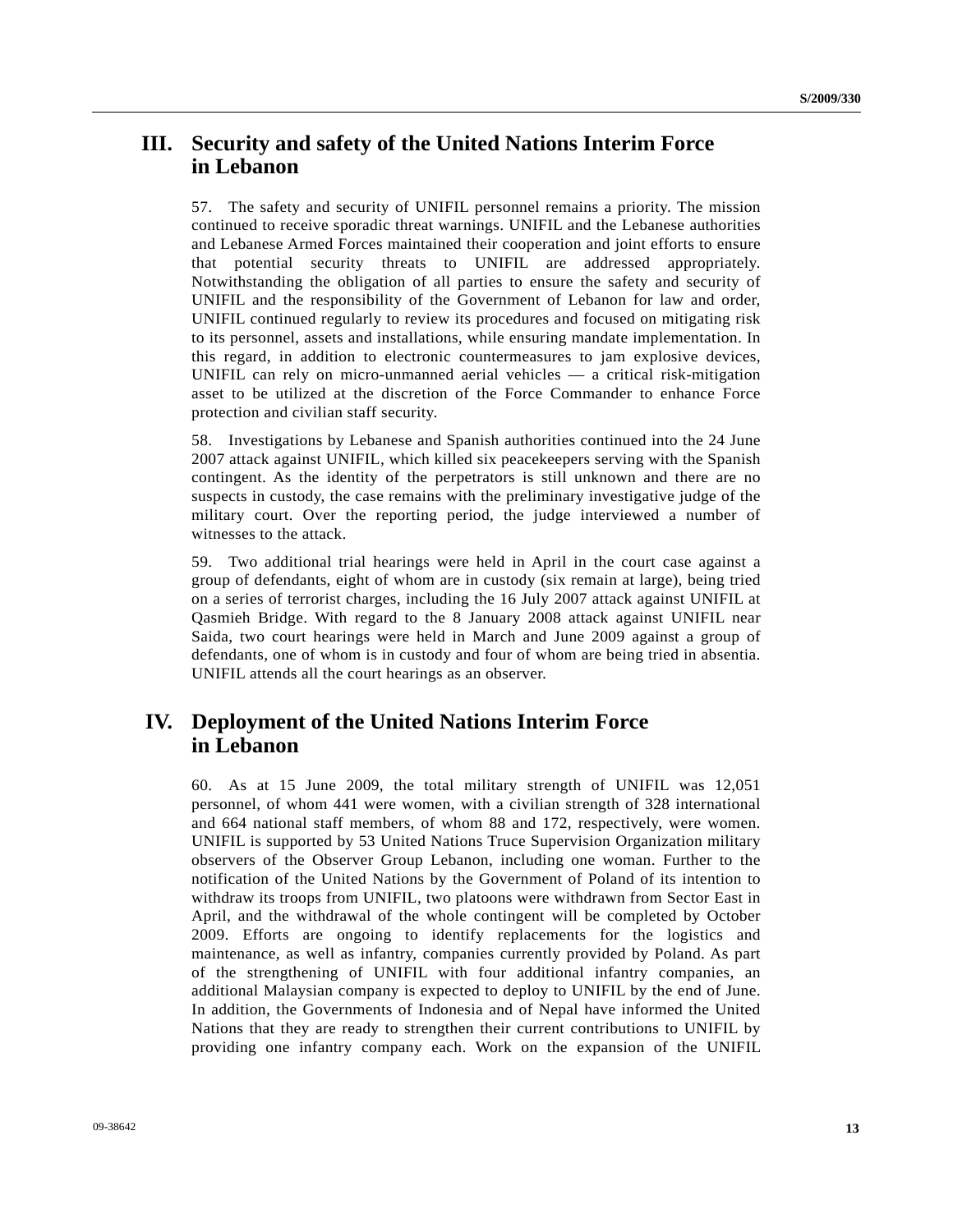Naqoura headquarters site progressed according to schedule. Securing improved air surveillance assets for the mission remains a priority.

61. Since March, the UNIFIL Maritime Task Force has been operating at a reduced strength of eight vessels. The lower number of units in the Maritime Task Force led to a reduction in training opportunities with the Lebanese navy, as maritime interdiction operations represent the primary task for the Task Force. With the handover of the Maritime Task Force leadership at the end of May from Belgium to Italy, the composition of the eight vessels in the Task Force also changed. Instead of two frigates, two corvettes, three patrol boats and one support vessel, the Maritime Task Force currently has only one frigate, one corvette, five patrol boats and the supply vessel. The number of helicopters in the Maritime Task Force was also reduced from three to two. The reduction from two frigates to one and the overall shift to smaller vessels in the Maritime Task Force further reduced the capabilities of the Task Force to a level considered less than adequate to ensure the full implementation of its dual mandate of maritime interdiction operations and Lebanese navy training activities, and reduced its operational flexibility. Efforts are currently under way to strengthen the Maritime Task Force.

### **V. Observations**

62. While the cessation of hostilities between Israel and Lebanon continues to hold, and while progress was made regarding the implementation of some aspects of resolution 1701 (2006) during the reporting period, progress in other areas has been slower than expected and, in some cases, non-existent.

63. The situation in the UNIFIL area of operations has been generally quiet during the reporting period. I am pleased that the parties maintained their commitment to resolution 1701 (2006). I urge the parties to continue to act with maximum restraint and utilize the liaison and coordination arrangements with UNIFIL and to respect the cessation of hostilities and the Blue Line. I note that any unauthorized crossing of the Blue Line is a violation of resolution 1701 (2006). I encourage the Lebanese Armed Forces to continue to increase their capacity to ensure that there are no unauthorized armed personnel and weapons between the Litani River and the Blue Line and to prevent the launching of rocket attacks and other hostile activities. I also call upon Israel to cease immediately all overflights of Lebanese territory, which are in violation of Lebanese sovereignty and resolution 1701 (2006).

64. I note with concern that the Israel Defense Forces continued their occupation of the part of the village of Ghajar, and an adjacent area of land, that lies north of the Blue Line. In accordance with its obligations under resolution 1701 (2006), Israel must complete its withdrawal from the area. I call on Israel to do so without delay. UNIFIL remains ready to facilitate the full withdrawal of the Israel Defense Forces from the area.

65. As I noted in my last report, UNIFIL plays an important role, and its cooperation with the Lebanese Armed Forces has helped to establish a new strategic environment and to restore and maintain stability in southern Lebanon. This was achieved as a result of the significant deployment of troops and maritime assets, involving substantial financial resources and based on the strong commitment of many troop-contributing countries. However, I stress again that this cannot be sustained indefinitely. It is the responsibility of the parties to take advantage of the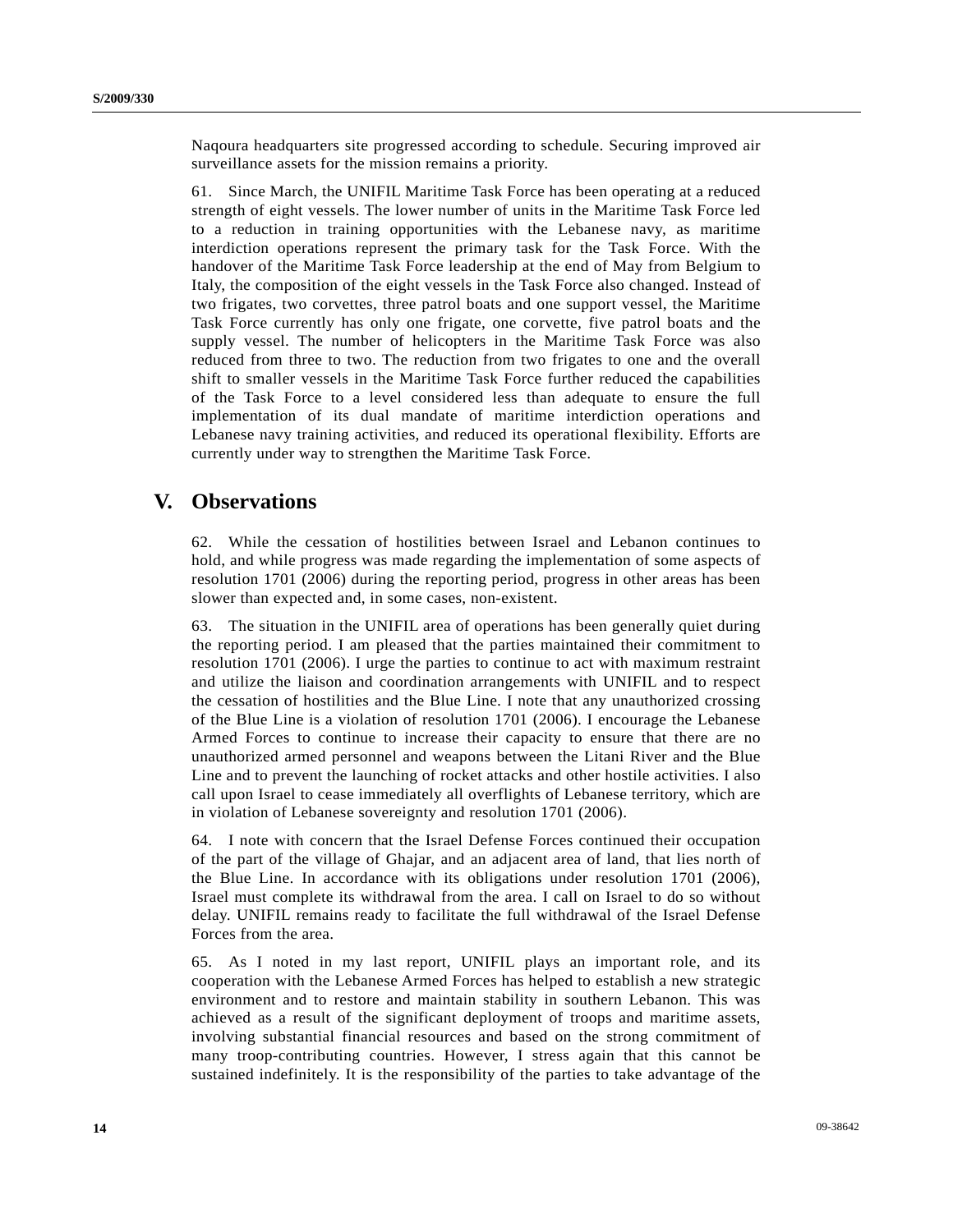window of opportunity provided by the UNIFIL deployment to refocus on all outstanding issues in order to achieve a permanent ceasefire and long-term solution as envisaged in resolution 1701 (2006).

66. Ensuring that the area between the Litani River and the Blue Line is free of unauthorized weapons is a long-term endeavour. UNIFIL has not found evidence of the smuggling of arms into its area of operations. Bearing in mind that it is impossible to prove a negative, the unauthorized presence and smuggling of weapons into the area cannot ever be entirely excluded. The rocket attacks launched from this area in the past, as well as previous attacks against UNIFIL, demonstrate that there may still be weapons and hostile armed elements ready to use them in the area of operations. The Lebanese authorities have the primary responsibility to ensure that there are no unauthorized armed personnel, assets or weapons in the area between the Litani River and the Blue Line. UNIFIL supports the Lebanese Armed Forces in that endeavour.

67. The Lebanese Armed Forces, in partnership with UNIFIL, play a key role in the implementation of resolution 1701 (2006). The Lebanese Armed Forces continued to act with strong commitment and resolve, and their capacity has been gradually strengthened with the assistance of international donors. I am grateful to those countries that are helping to equip and train the Lebanese Armed Forces, including its navy, and I urge continuing strong support from the international community, which is critical in order for the Armed Forces to be able to assume effective security responsibility over the area of UNIFIL operations and the maritime entry points into Lebanon in the future.

68. I am pleased to note that the parties continue to make progress, in cooperation with UNIFIL, to visibly mark the Blue Line. I encourage Lebanon and Israel to maintain their constructive engagement and accelerate the visible marking of the Blue Line in order to reduce inadvertent violations and build confidence.

69. I am grateful to all the troop-contributing countries for their continued commitment to UNIFIL and to the implementation of resolution 1701 (2006). The need for this continued commitment and support, including the contribution of troops and assets necessary to enable UNIFIL to efficiently and effectively perform all of its mandated activities on land and at sea, cannot be overstated. I wish to strongly commend the UNIFIL Force Commander and the military and civilian peacekeeping personnel who continue to play a critical role in helping to promote peace and stability in southern Lebanon, as well as the Special Coordinator for Lebanon and the staff of his Office. At the same time, I remain concerned for the safety and security of United Nations personnel and urge all parties to abide by their obligation to ensure their safety and security.

70. The handing over by Israel to UNIFIL on 12 May of technical strike data for the cluster bombs, which the United Nations had requested repeatedly since the cessation of hostilities in August 2006, is a positive development. I am encouraged that the data seem useful.

71. I am concerned at the allegations by the Government of Lebanon that Israeli spy cells have been operating in Lebanon and that the Israel Defense Forces helped alleged spies to cross from Lebanon into Israel through the Blue Line, which, if proved, could endanger the fragile cessation of hostilities that exists between Israel and Lebanon. I take note of the serious concerns that the Lebanese authorities have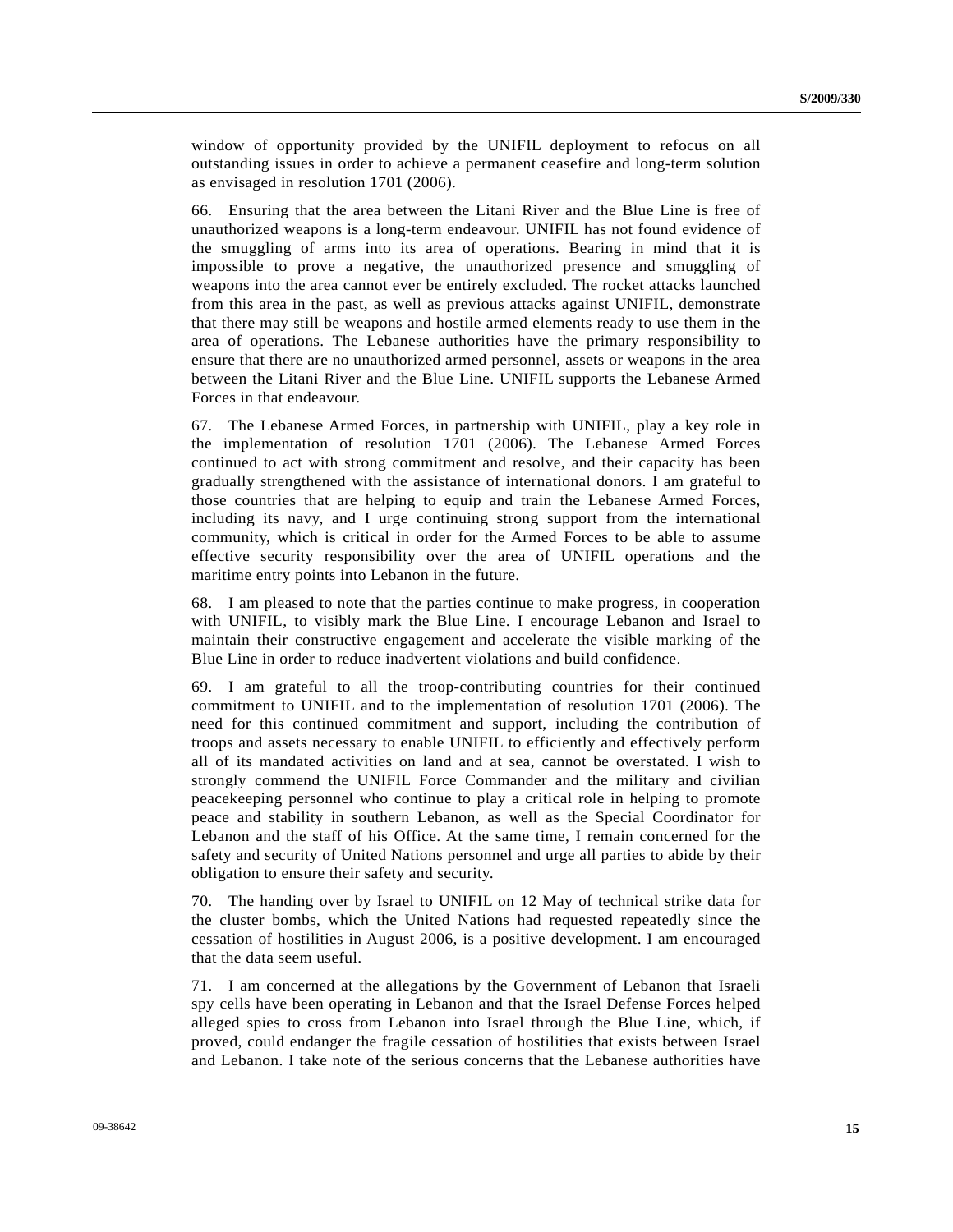expressed in this regard and of their assertion that such actions constitute a violation of the sovereignty of Lebanon and of resolution 1701 (2006).

72. I remain concerned about the presence of armed groups in Lebanon operating outside the control of the State, which poses a challenge to the ability of the State to exercise full control over its territory. The United Nations continues to believe that the disarmament of all armed groups should take place through a Lebanese-led political process, so that there will be no weapons or authority in Lebanon other than those authorized by the State.

73. In this regard, I commend Lebanese leaders for the progress made thus far in the National Dialogue, led by President Sleiman, which has held seven sessions since the Doha agreement of May 2008. I trust that Lebanese leaders will live up to the high expectations placed on them by reconvening the National Dialogue soon after the elections, by implementing decisions already adopted and by further advancing discussions on the crucial issue of the national defence strategy.

74. I am concerned by the continued presence of Popular Front for the Liberation of Palestine-General Command and Fatah al-Intifada military bases in Lebanon and the threat they pose to the country's stability. I call upon the Government of Lebanon to dismantle those bases, as agreed by the National Dialogue.

75. Efforts to delineate and demarcate the common border between Lebanon and the Syrian Arab Republic should not be delayed. I believe that such efforts will enhance the relationship between the two countries. I urge the Governments of the Syrian Arab Republic and of Lebanon to undertake concrete and practical steps towards achieving that goal. In particular, I encourage the Government of the Syrian Arab Republic to follow up on its contacts with its Lebanese counterpart with a view to convening the joint border committee. The United Nations stands ready to provide assistance to the parties, as required.

76. I will also continue my diplomatic efforts aimed at resolving the issue of the Shab'a Farms area, in accordance with paragraph 10 of resolution 1701 (2006). I encourage Israel and the Syrian Arab Republic to submit their responses to the provisional definition of the Shab'a Farms area that I had provided based on the best available information.

77. I call upon all Member States to fulfil their obligations by respecting immediately and unconditionally the arms embargo imposed on Lebanon, which remains a fundamental aspect of resolution 1701 (2006) and an important element for domestic and regional stability. Control of the Lebanese-Syrian border is another such aspect. I call on the Government of Lebanon to pursue its efforts to secure that border. These aspects must be observed in full and without exception, as they are of crucial importance to ensure there is no flow of weapons to groups outside the control of the State. Regional parties, particularly those with ties with Hizbullah and other groups in Lebanon, are obliged to abide fully by the arms embargo. Any breach of it is a violation of Lebanese sovereignty and threatens the stability of the country and of the region as a whole.

78. In this connection, I welcome the concrete efforts exerted by the Government of Lebanon to control its northern border through the Common Border Force and to deploy a second Common Border Force to the eastern border. This is an important step in line with its obligations under resolution 1701 (2006), but one that will require significant resources. I am encouraged by the process of consultation taking